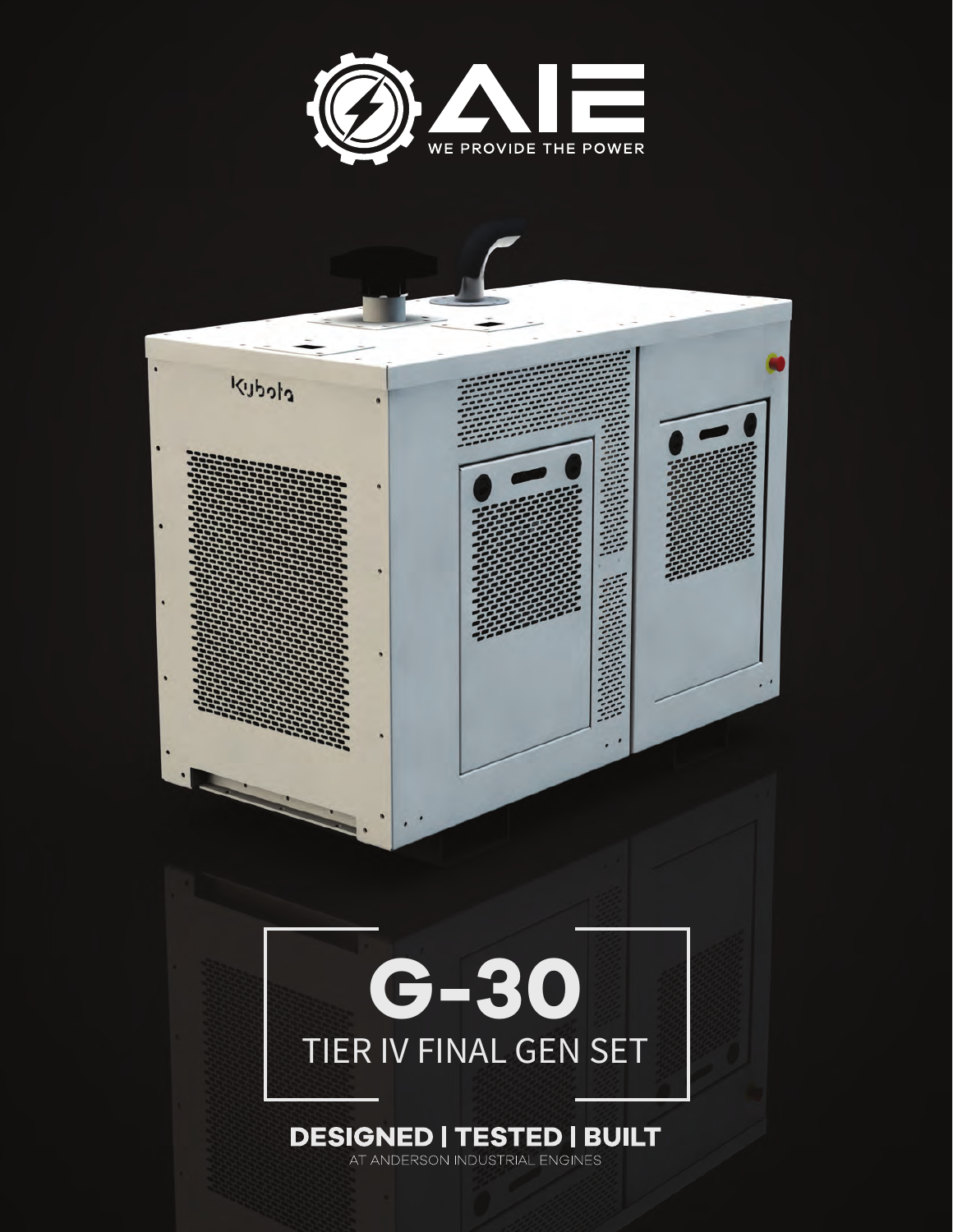



# **G-30** 30kW GENSET

## **ENGINE OPTIONS**

V2403-T (22kW) DIESEL WG2503-G (17kW) GASOLINE WG2503-LN (17kW) LPG / NG

# **PROVIDING POWER**

For over 50 years, AIE has built the highest quality products for industrial applications. From bare engines to complete turn-key solutions, these easy to use, simple to integrate packages are quickly becoming the workhorse for numerous OEM applications of any scale.

# **G-30 OPTIONS**

**GENERATOR OPTIONS (AC AND DC)** Mecc-Alte Marathon Linz Lima Mac

**AIR CLEANER** Rain Cap Open Pre-Cleaner

#### **CONTROLS**

Deep Sea Electronics 4510 Deep Sea Electronics 6110 Deep Sea Electronics 7110 Control Box Mounting Brackets (for Open Units)

#### **POWER CONFIGURATIONS**

Single phase 120/240 AC Three phase 120/208 AC Three phase 277/480 AC 24V/48V DC

#### **SHEET METAL ENCLOSURE**

### **KEY FEATURES**

- Flexible fuel options
- Low vibration and smooth running
- Quiet and clean running engines
- **KEY FEATURES** Multiple control panel options
- Mains breaker included
- Andre Deepse Pressers .<br>• Monitoring of Voltage, Frequency, and Current

Ubab

- 1999 Persing of Fengey Properties<br>• 30 Optional Sheet Metal Enclosure • Generator monitoring
- Fuel efficient operation with electronic fuel<br>systems systems
- Safety shutdown for temperatures, pressure, and emergency stop
- Remote start available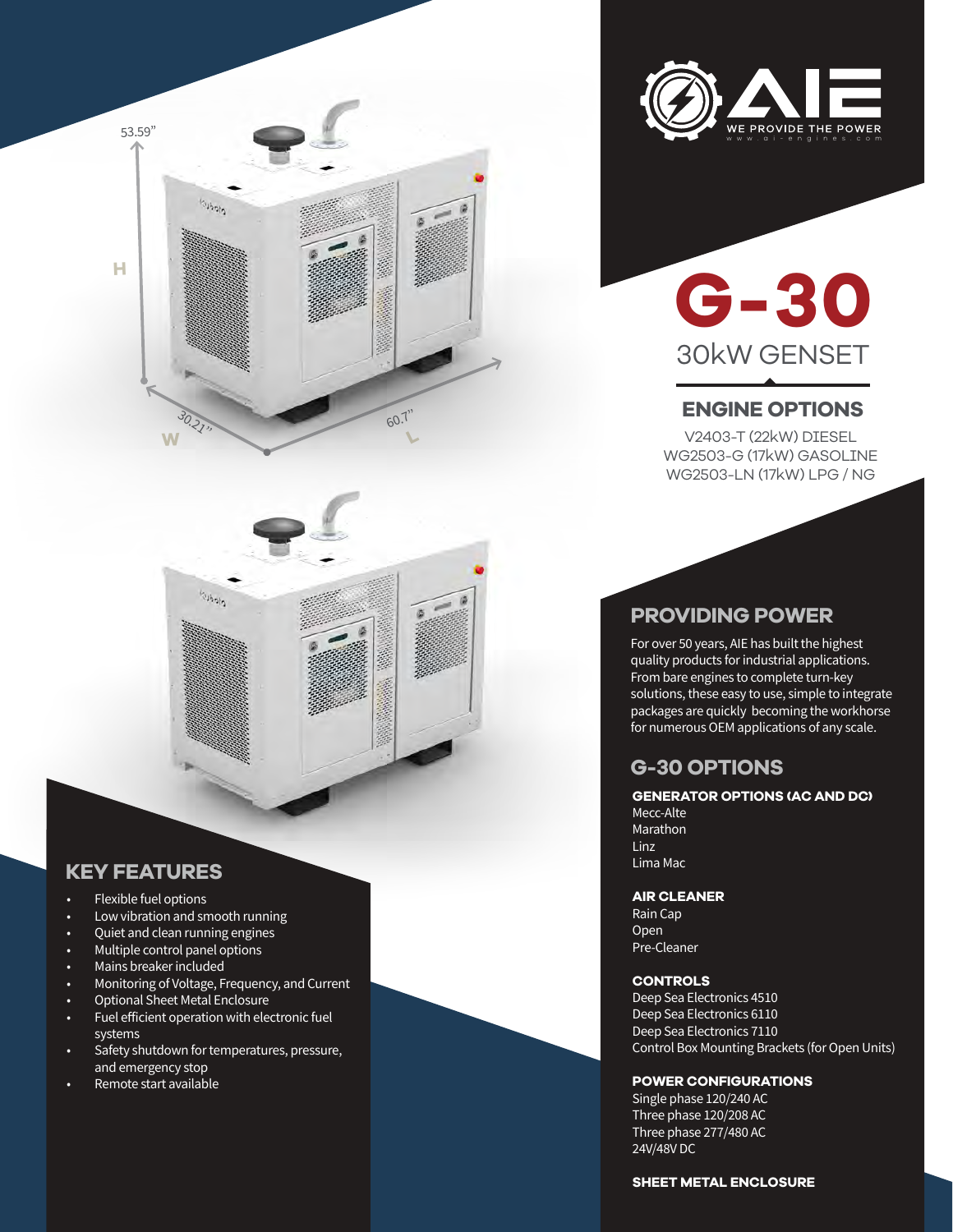# **AIE TIER IV FINAL GENSETS**

Designed, tested, and built at Anderson Industrial Engines, these open or enclosed units have the potential to completely evolve your product. Crafted with the customer in mind, and featuring multiple engine and generator combinations, these sets are capable of adapting to endless applications.



| <b>INFORMATION</b>              | <b>UNIT</b>    | <b>DIESEL</b> |         | <b>GASOLINE</b> |         | <b>LPG</b> |         | <b>NATURAL GAS</b> |         |
|---------------------------------|----------------|---------------|---------|-----------------|---------|------------|---------|--------------------|---------|
| Frequency                       | (Hz)           | 60            |         |                 |         |            |         |                    |         |
| Phase / Wire                    | $\overline{A}$ | 1/4           | 3/12    | 1/4             | $3/12$  | 1/4        | 3/12    | 1/4                | $3/12$  |
| <b>Rated Voltage</b>            |                | 120/240       | 277/480 | 120/240         | 277/480 | 120/240    | 277/480 | 120/240            | 277/480 |
| <b>Standby (Apparent Power)</b> | kVA            | 30.2          |         | 25.8            |         | 26.7       |         | 24.0               |         |
| <b>Standby (Reactive Power)</b> | kW             | 30.2          | 24.2    | 25.8            | 20.7    | 26.7       | 21.4    | 24.0               | 19.2    |
| <b>Prime (Apparent Power)</b>   | kVA            | 27.5          |         | 21.5            |         | 22.3       |         | 20.2               |         |
| <b>Prime (Reactive Power)</b>   | kW             | 27.5          | 22.0    | 21.5            | 17.2    | 22.3       | 17.9    | 20.2               | 16.1    |
| <b>Power Factor</b>             |                |               | 0.8     |                 | 0.8     |            | 0.8     |                    | 0.8     |
| <b>Calculated Efficiciency</b>  | $\frac{0}{0}$  | 90%           |         |                 |         |            |         |                    |         |

| <b>AMPS</b>       | <b>UNIT</b> | <b>DIESEL</b> |      | <b>GASOLINE</b> |      | <b>LPG</b> |      | <b>NATURAL GAS</b> |           |
|-------------------|-------------|---------------|------|-----------------|------|------------|------|--------------------|-----------|
| Maximum           |             | 126.0         | 36.4 | 107.6           | 31.1 | 111.4      | 32.2 | 100.1              | 28.9      |
| <b>Continuous</b> |             | 114.8         | 33.1 | 89.6            | 25.9 | 93.0       | 26.8 | 84.0               | 24.2      |
| <b>Breaker</b>    |             | 150           | 40   | 125             | 35   | 125        | 35   | 125                | つに<br>ں ں |

| <b>ENGINE</b>                | <b>UNIT</b> | <b>DIESEL</b>            | <b>GASOLINE</b>                  | <b>LPG</b>         | NATURAL GAS |  |  |
|------------------------------|-------------|--------------------------|----------------------------------|--------------------|-------------|--|--|
| Manufacturer / Model         |             | Kubota / V2403-CR-TIE4BG | Kubota / WG2503-G                | Kubota / WG2503-LN |             |  |  |
| <b>Engine Speed</b>          | <b>RPM</b>  | 1800                     |                                  | 1800               |             |  |  |
| <b>Emission Standard</b>     |             | EPA Tier 4 Final, CARB   | EPA Tier 2, CARB Tier 3          |                    |             |  |  |
| <b>Aftertreatment Device</b> |             | DOC Only                 | Catalytic Converter with Muffler |                    |             |  |  |
| <b>Number of Cylinders</b>   |             |                          |                                  |                    |             |  |  |
| Displacement                 |             | 2.434                    | 2.491                            |                    |             |  |  |
| <b>OII Capacity</b>          | Ots         | 10                       | 10                               |                    |             |  |  |

| <b>GENERATOR</b>          | <b>UNIT</b> |                     |                 |            |                 |            |                 |                 |
|---------------------------|-------------|---------------------|-----------------|------------|-----------------|------------|-----------------|-----------------|
| Manufacturer / Model      |             | MeccAlte / ECP32-2S | MeccAlte /      | MeccAlte / | MeccAlte /      | MeccAlte / | MeccAlte /      | MeccAlte /      |
|                           |             |                     | <b>ECP32-2S</b> | ECP32-3S   | <b>ECP32-2S</b> | ECP32-3S   | <b>ECP32-2S</b> | <b>ECP32-3S</b> |
| <b>Voltage Regulation</b> | Type $/$ %  | $AVR / + / 1\%$     |                 |            | AVR $/ + / 1\%$ |            |                 |                 |
| <b>Insulation Class</b>   | Class       |                     |                 |            |                 |            |                 |                 |

\*\*\* Multiple Generator models available

| <b>SET</b>              | <b>UNIT</b> | <b>DIESEL</b>                  | <b>GASOLINE</b>                | <b>LPG</b>  | <b>NATURAL GAS</b>  |  |
|-------------------------|-------------|--------------------------------|--------------------------------|-------------|---------------------|--|
| <b>Fuel Consumption</b> | 100% Load   | $2.2$ gal/hr                   | $2.3$ gal/hr                   | 15.6 lb/hr  | 13.8 lb/hr          |  |
|                         | 75% Load    | $1.6$ gal/hr                   | $1.8$ gal/hr                   | 11.7 lb/hr  | 10.3 lb/hr          |  |
|                         | 50% Load    | $1.1$ gal/hr                   | $1.2$ gal/hr                   | 7.8 lb/hr   | $6.9$ lb/hr         |  |
|                         | 25% Load    | $0.5$ gal/hr                   | $0.6$ gal/hr                   | $3.9$ lb/hr | $3.4 \text{ lb/hr}$ |  |
| Dimensions L x W x H    | $mm$ (in)   | $60.8 \times 29.3 \times 53.6$ | $60.5 \times 27.8 \times 50.1$ |             |                     |  |
| Dry Weight              | kg (lb)     | 1790                           | 1680                           |             |                     |  |
| Net Weight              | kg (lb)     | 1805                           | 1695                           |             |                     |  |